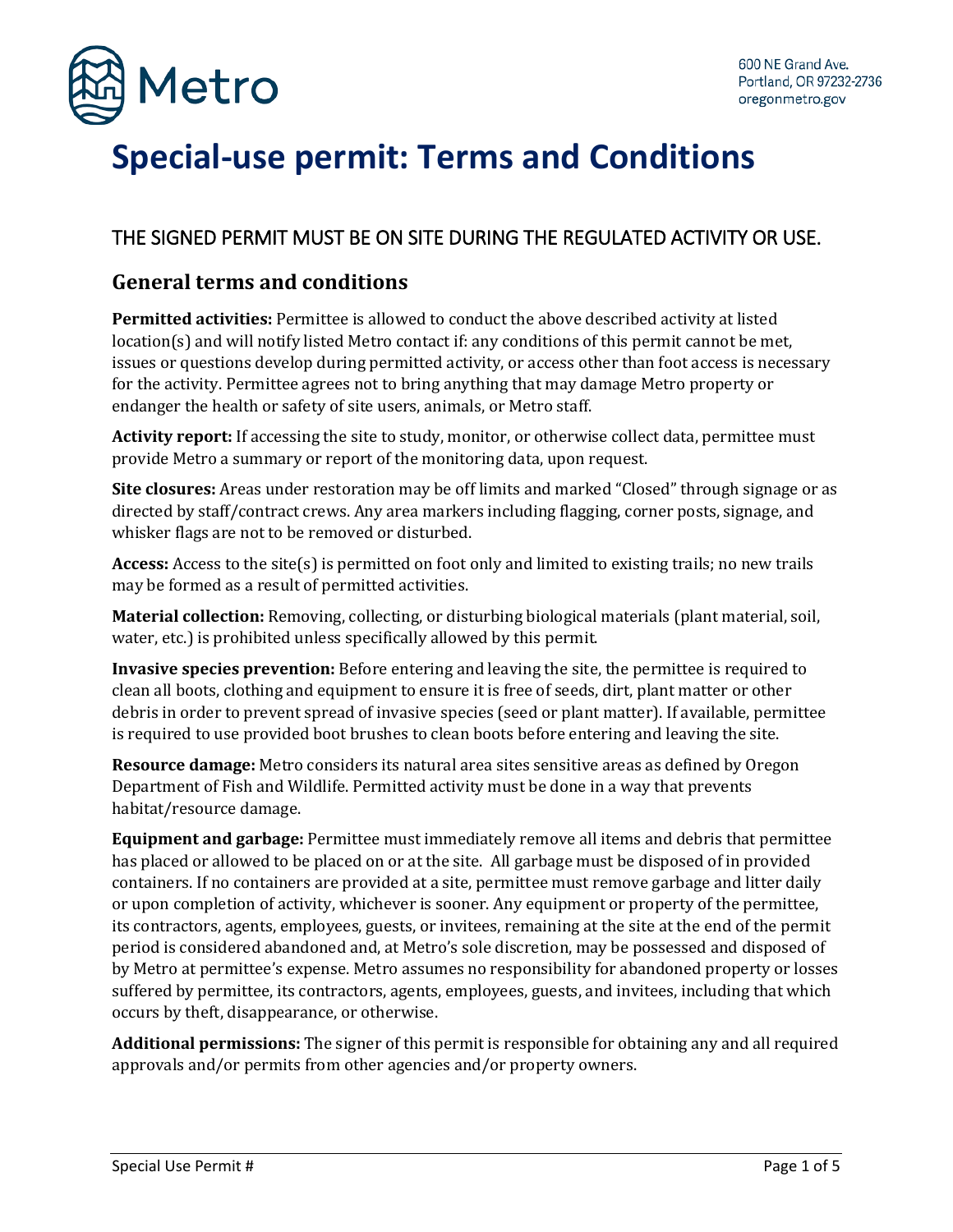**Laws and Metro Code:** This permit incorporates by reference Metro Parks and Nature's rules and regulations. The signer of this permit is responsible for understanding parks and natural area rules as set forth in Metro Code Title X, Metro Rules and Regulations, including the "NO PETS" regulation, and ensuring that users under the permit comply. A copy of all park rules and regulations can be found at[: www.oregonmetro.gov.](http://www.oregonmetro.gov/) Permittee must promptly comply and cause its contractors, agents, employees, guests, and invitees to comply with all Metro, federal, state, and local laws, rules, regulations, and policies. Metro may, within its discretion, impose additional terms and conditions on any permit.

**Event signage:** Any signs, banners or other items set up must be approved by Metro and taken down and removed by the end of the event. Permittee must not fasten signs with nails, hooks, adhesive fasteners, tacks, screws or other device that may damage Metro property.

**Permit possession:** A copy of this signed permit must be in the possession of the permittee while on Metro property.

**Non-exclusive use:** Metro has the right to use or permit the use of any portion of the site not reserved by permittee under this permit, regardless of the nature of the use.

**Termination:** This permit may be terminated by Metro if permittee fails to comply with a term or condition, if any part of the site or property is damaged or if in Metro's discretion, use of the site is not in the best interests of Metro. If this permit is terminated for any reason, permittee waives and releases Metro from any claims for damages or compensation, including special, incidental, or consequential damages.

**Responsibility:** Permittee expressly assumes full responsibility and liability for the conduct of all users, guests, invitees, contractors, and agents accessing and/or using the site under the permit. Any person whose conduct violates any rules or regulations, or is objectionable, disorderly, or threatening to Metro's staff, Metro's use, or site users will be immediately ejected from the site and property. Permittee must restore any area used by permittee to the same condition in which it existed prior to use. Permittee is responsible for any costs to repair or replace Metro property damaged or defaced due to the actions of permittee, its contractors, agents, employees, guests, invitees, and attendees. Permittee is not responsible for normal wear and tear.

**Indemnification**: Permittee agrees to indemnify, hold harmless, and defend Metro, its elected officials, agents, and employees from and against any and all liabilities, damages, actions, costs, losses, claims and expenses (including attorneys' fees) on account of personal injury, death, damage to, or loss of property, or profits arising out of or relating in whole or in part from any action, use, omission, negligence, fault, or violation of law or ordinance by permittee, its contractors, agents, employees, guests, and invitees, or any other person entering Metro property with the implied or express permission of permittee.

**Miscellaneous:** This permit is the entire and exclusive agreement between the parties. This permit may not be assigned or transferred by permittee without Metro's prior written approval. If any term or condition is held invalid or unenforceable, the validity of the remaining provisions is not affected. Failure at any time to require performance of any provision does not limit a party's right to enforce the provision. Any waiver of any breach is not a waiver of any succeeding breach or a waiver of any provision. Time is of the essence with respect to every term, condition, obligation, and provision. No rights in the public or third parties are created. This permit may only be amended in writing, signed by all parties.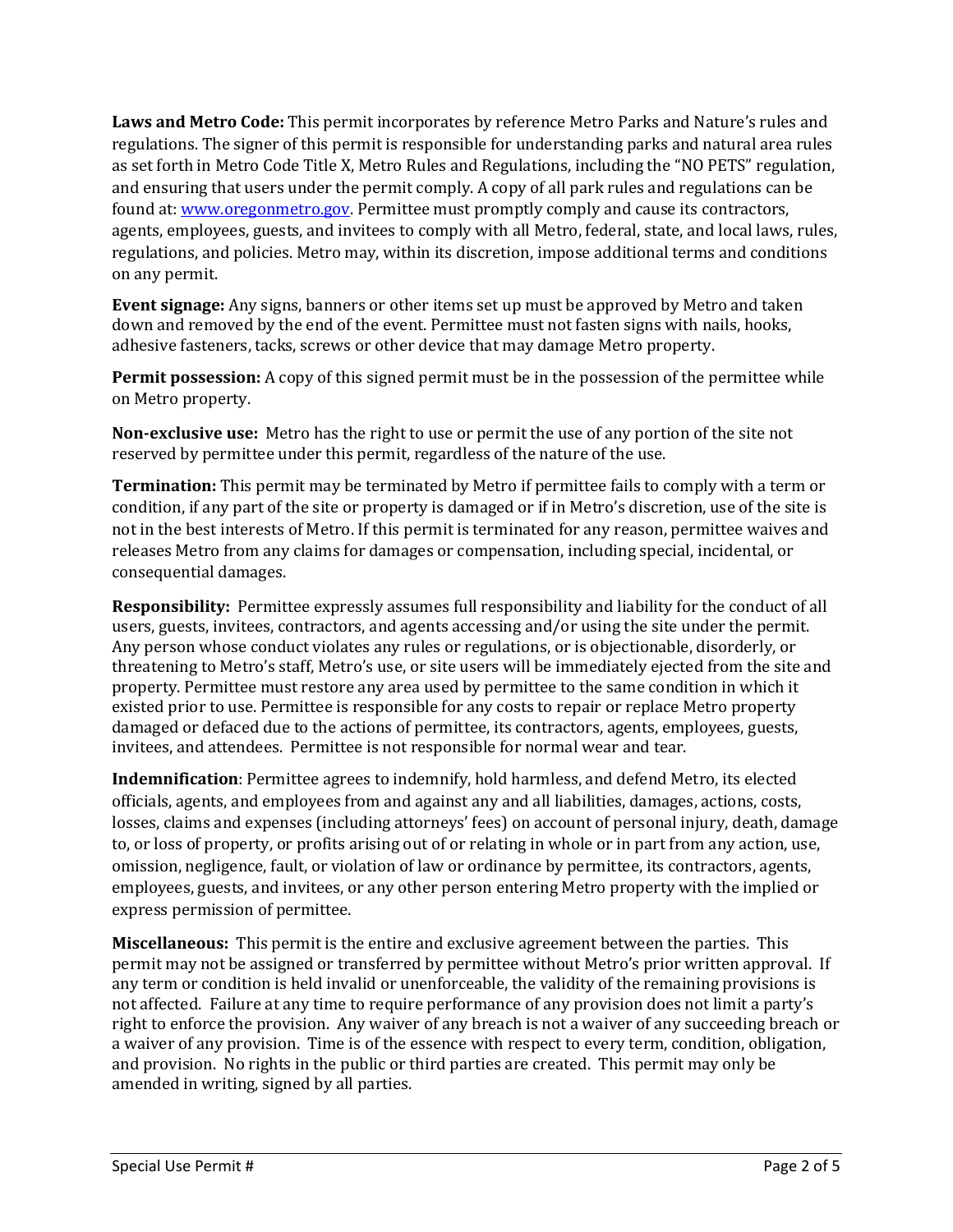**Health and Safety:** Permittee and site use must comply with State of Oregon, Oregon Health Authority, and Center for Disease Control (CDC) current safety and health requirements and guidelines, as well as all rules and policies adopted by Metro governing use of Metro property and designed to protect the safety and health of Metro employees and the public, as applied to permittee and the use, including any requirements adopted during the term of this permit. Permittee is responsible for researching, understanding, implementing, and keeping up to date on current requirements, guidance and guidelines. Permittee must ensure all visitors are aware of and follow requirements.

#### **Insurance requirements**

If Metro or permit conditions require, the permittee must purchase and maintain at permittee's expense the following types of insurance covering the permittee and its employees and agents:

Broad form of comprehensive general liability insurance covering personal injury, property damage and bodily injury, for "Special Events", with automatic coverage for premises and operations and product liability. The policy must be endorsed with contractual liability coverage. If coverage is written with an annual aggregate limit, the limit shall not be less than \$1,000,000.

Metro, its elected officials, departments, employees, and agents must be added as ADDITIONAL INSURED. Notice of any material change or policy cancellation must be provided to Metro thirty (30) days prior to the change.

#### **Permit fees**

Permit fees and associated costs are identified in the current Metro's Special Use Permit Fee Schedule. Permit fees indicated in your permit must be paid prior to the activity or event. Permits are not issued until payment is received.

**Security deposits:** Metro may require a security deposit in your stated permit fees. If a security deposit is included, a portion or all of it may be retained by Metro to cover damages and unexpected expenses resulting from your permitted activity or event, including but not limited to additional staff time or damage to park property or natural resources.

**Impact fees:** For activities or events with known impacts to Metro staff or resources, Metro's stated permit fees may include an impact fee. An impact fee is in addition to any security deposit required. Impact fees are non-refundable after an activity or event has occurred.

**Post-activity fees:** In addition to the above, Metro reserves the right to assess permittee for damages and unexpected expenses resulting from your permitted activity or event, including but not limited to additional staff time or damage to park property or natural resources. These include expenses above and beyond a security deposit and/or those included in an impact fee.

**Payment of fees:** Within 30 days of the event or activity, Metro will provide an invoice accounting for the security deposit and any post-activity fees assessed. Permittee must pay the invoiced amount within 30 day of receipt.

**Cancellation and refunds:** Metro will provide a full refund if a) a permitee cancels a permitted activity 31 days or more in advance, b) if Metro cancels a permit, or c) if Metro closes a property on the day of a permitted activity. If a permittee cancels a permit fewer than 31 days before a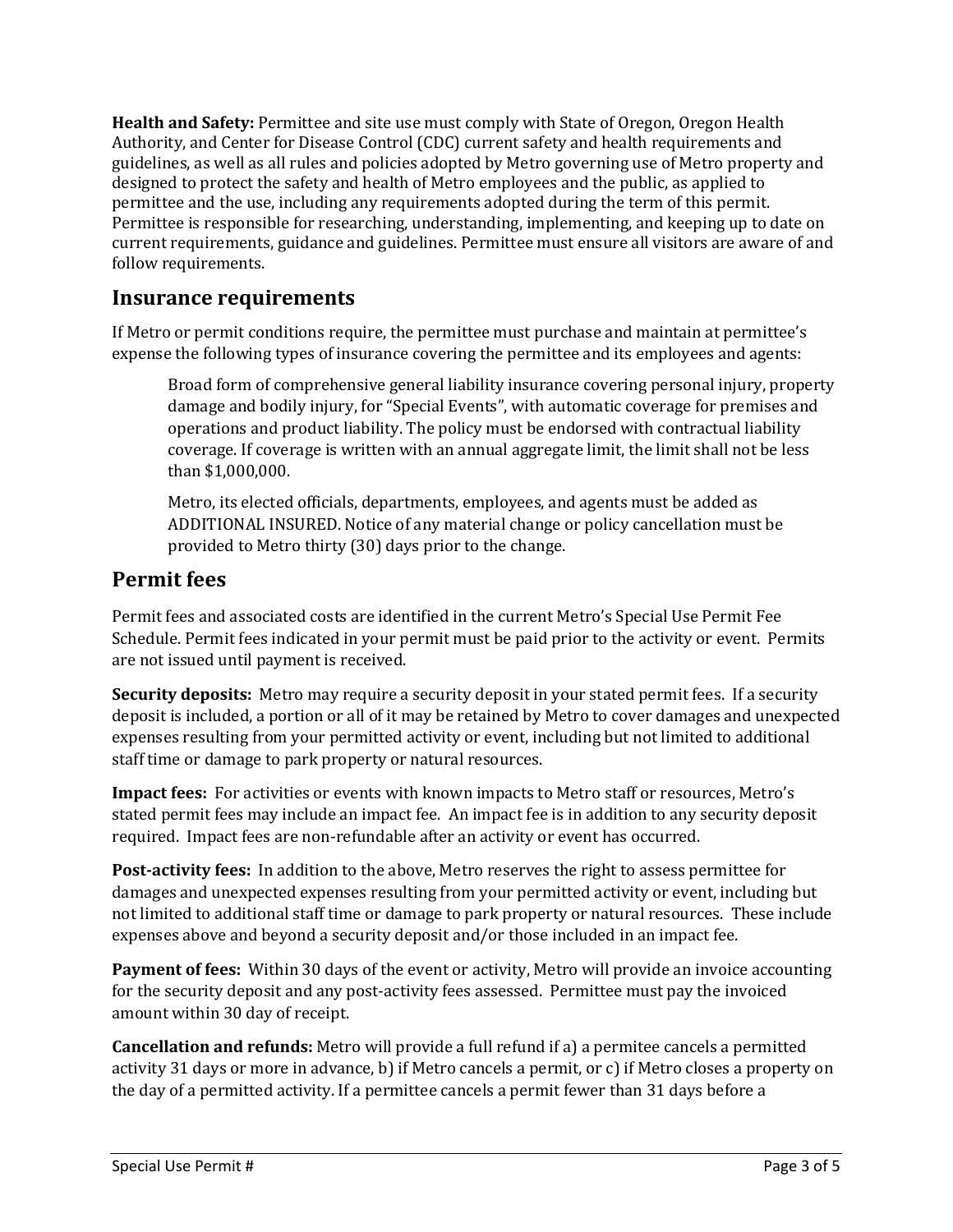permitted activity, shelter fees will not be refunded. Metro may, at its discretion, retain all or a portion of other permit fees (impact fees, direct fees, additional fees, and security deposits) if needed to reimburse Metro for costs and expenses incurred and resulting from the permit. Metro will provide an accounting if other fees are retained. To the extent not retained, Metro will refund other permit fees (impact fees, direct fees, additional fees and security deposits).

## **Metro Historic Cemetery permit conditions**

**Parking:** Permit holder is responsible for ensuring that attendees park on pavement and are not blocking any roadways.

**Filming/photography of graves:** Monuments with dates more recent than 50 year prior to activity date cannot be filmed or photographed.

**Burial services:** Metro will contact permittee if there are scheduled burial services or other activities at the cemetery on the permitted activity date. In the event that there is a burial service, permittee will arrange activities such that they will not interfere nor detract from the burial service.

**Metro Cemetery Code:** The signer of this permit is responsible for understanding specific cemetery rules as set forth in Metro Code Title 10.05 (Historic Cemeteries) and seeing that the rules are abided by. A copy of cemetery rules and regulations can be found at: [www.oregonmetro.gov.](http://www.oregonmetro.gov/)

## **Regional recreation area and nature park permit conditions**

**Parking:** Permit does not cover vehicle fees. Every vehicle entering a site with a parking fee (Oxbow Regional Park, Blue Lake Regional Park, Chinook Landing Marine Park, M. James Gleason Memorial Boat Ramp, Broughton Beach) is required to pay the parking fee (\$5.00 per car, \$7.00 per 12-person capacity or larger van/bus). Annual parking passes are also accepted. Vehicles must park in designated areas. Pre-paid parking passes may be purchased at least **10 business days** before the permitted activity or event. This includes passes bought online, over the phone and in person at the Blue Lake or Oxbow park office. The permit holder is responsible for distribution of passes to attendees prior to the reservation. No exceptions. Vehicles fees may be pre-purchased in advance or paid at the gate on arrival.

**Vendors/caterers:** Vendors and caterers are prohibited at this event without an additional permit. To authorize a vendor/caterer, permittee and vendor/caterer are required to obtain a Vendor/Caterer Permit from Metro and comply with permit conditions, including providing Metro with a Certificate of Liability Insurance. Access will be provided by an approved park staff member for set up and tear down only and access is not guaranteed. Vehicles are not allowed to remain in areas not designated for parking.

**Amplified sound:** Permittee will be allowed to have amplified music or sound but should direct all sound so as to not disturb other park user to the north. Music/sound levels must not exceed 75 decibels. Music must be discontinued immediately following the event.

**Alcohol:** Alcohol use at this event is prohibited without an additional permit. To authorize alcohol use, permittee must obtain an Alcohol Permit from Metro and comply with all Oregon Liquor Control Commission requirements. Alcohol must remain within the permitted area. No alcohol is allowed on any other area in the park.